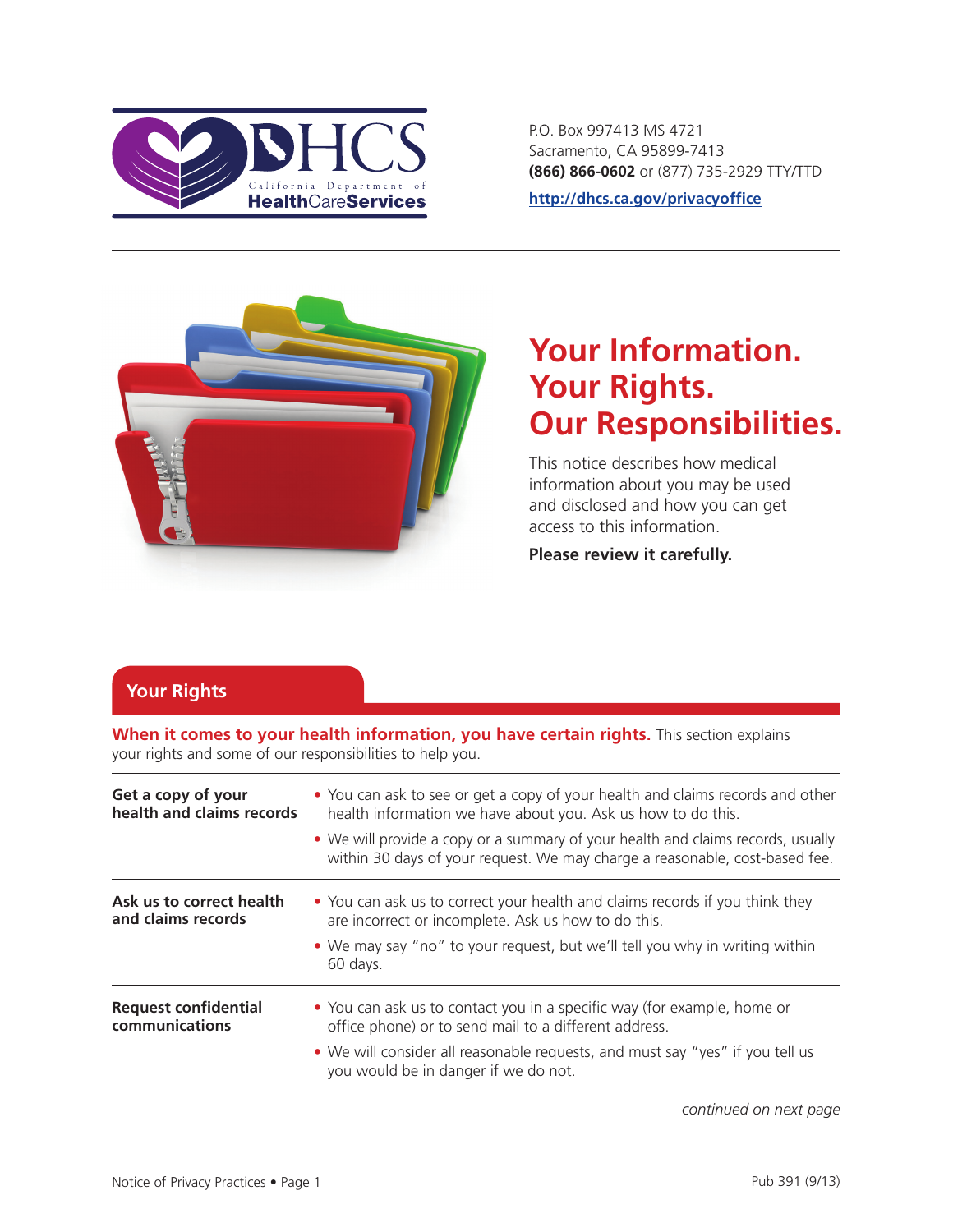| Your Rights continued                                               |                                                                                                                                                                                                                                                                                                                                   |
|---------------------------------------------------------------------|-----------------------------------------------------------------------------------------------------------------------------------------------------------------------------------------------------------------------------------------------------------------------------------------------------------------------------------|
| Ask us to limit what<br>we use or share                             | • You can ask us not to use or share certain health information for treatment,<br>payment, or our operations.<br>• We are not required to agree to your request, and we may say "no"<br>if it would affect your care.                                                                                                             |
| <b>Get a list of those with</b><br>whom we've shared<br>information | • You can ask for a list (accounting) of the times we've shared your health<br>information for six years prior to the date you ask, who we shared it with,<br>and why.                                                                                                                                                            |
|                                                                     | • We will include all the disclosures except for those about treatment,<br>payment, and health care operations, and certain other disclosures (such as<br>any you asked us to make). We'll provide one accounting a year for free but<br>will charge a reasonable, cost-based fee if you ask for another one within<br>12 months. |
| Get a copy of this<br>privacy notice                                | • You can ask for a paper copy of this notice at any time, even if you have<br>agreed to receive the notice electronically. We will provide you with a paper<br>copy promptly.                                                                                                                                                    |
| <b>Choose someone</b><br>to act for you                             | • If you have given someone medical power of attorney or if someone is your<br>legal guardian, that person can exercise your rights and make choices about<br>your health information.                                                                                                                                            |
|                                                                     | • We will make sure the person has this authority and can act for you before<br>we take any action.                                                                                                                                                                                                                               |
| File a complaint if<br>you feel your rights                         | • You can complain if you feel we have violated your rights by contacting us<br>using the information on page 1.                                                                                                                                                                                                                  |
| are violated                                                        | • You can file a complaint with the U.S. Department of Health and Human<br>Services Office for Civil Rights by sending a letter to 200 Independence<br>Avenue, S.W., Washington, D.C. 20201, calling 1-877-696-6775, or visiting<br>www.hhs.gov/ocr/privacy/hipaa/complaints/.                                                    |
|                                                                     | • We will not retaliate against you for filing a complaint.                                                                                                                                                                                                                                                                       |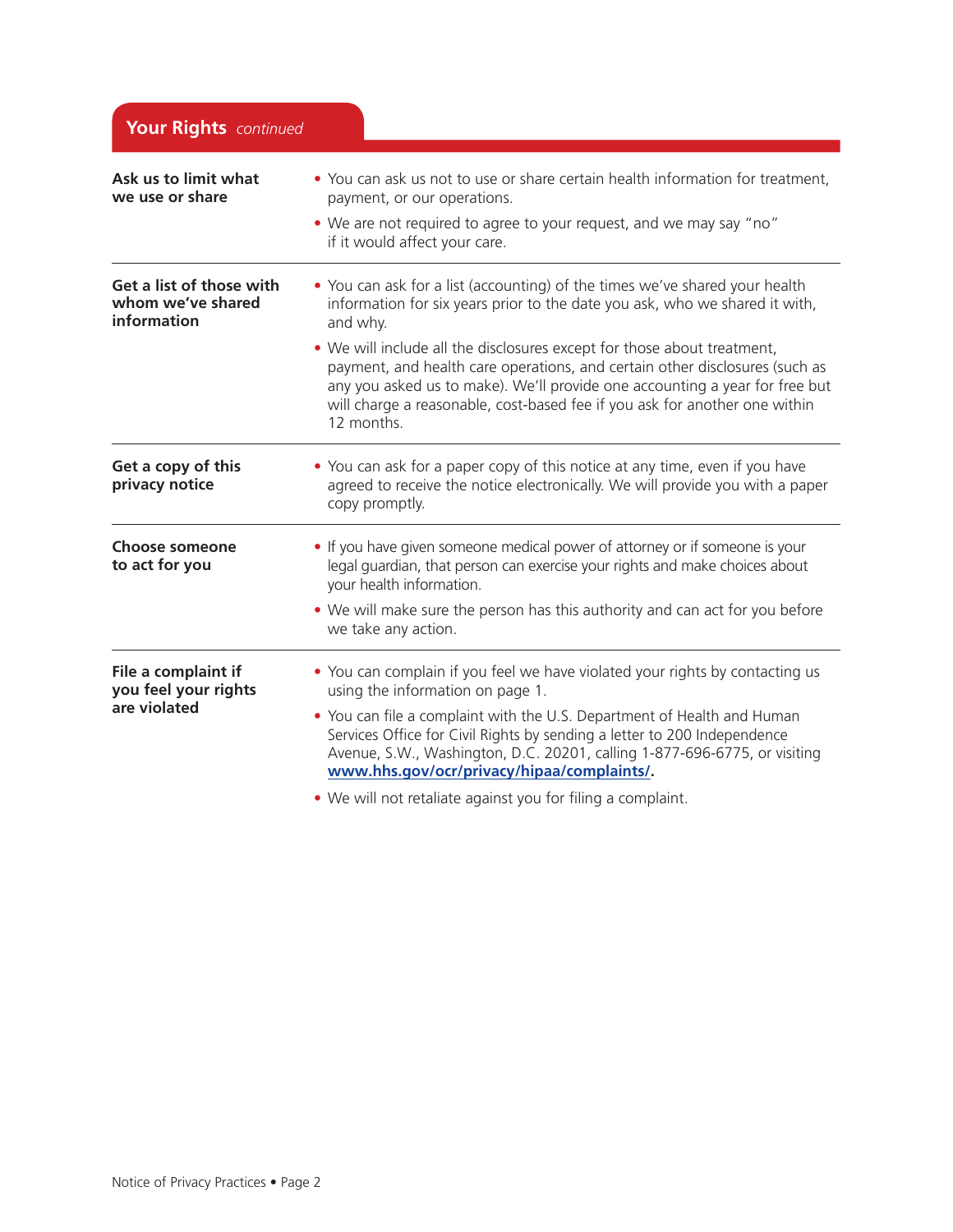#### **For certain health information, you can tell us your choices about what we share.** If you

have a clear preference for how we share your information in the situations described below, talk to us. Tell us what you want us to do, and we will follow your instructions.

| In these cases, you have<br>both the right and choice<br>to tell us to: | • Share information with your family, close friends, or others involved in<br>payment for your care<br>• Share information in a disaster relief situation<br>• Contact you for fundraising efforts                                                                                             |
|-------------------------------------------------------------------------|------------------------------------------------------------------------------------------------------------------------------------------------------------------------------------------------------------------------------------------------------------------------------------------------|
|                                                                         | If you are not able to tell us your preference, for example if you are<br>unconscious, we may go ahead and share your information if we believe it is<br>in your best interest. We may also share your information when needed to<br>lessen a serious and imminent threat to health or safety. |

**In these cases we never share your information unless you give us written permission:**

• Marketing purposes

• Sale of your information

**Our Uses and Disclosures**

**How do we typically use or share your health information?** We typically use or share your health information in the following ways.

| <b>Help manage</b><br>the health care<br>treatment you<br>receive | • We can use your health information<br>and share it with professionals who are<br>treating you.                                                                                     | <b>Example:</b> A doctor sends us information<br>about your diagnosis and treatment plan<br>so we can arrange additional services.                                       |
|-------------------------------------------------------------------|--------------------------------------------------------------------------------------------------------------------------------------------------------------------------------------|--------------------------------------------------------------------------------------------------------------------------------------------------------------------------|
| <b>Run our</b><br>organization                                    | • We can use and disclose your<br>information to run our organization and<br>contact you when necessary.                                                                             | <b>Example:</b> We use health information<br>about you to develop better services for<br>you.                                                                            |
|                                                                   | • We are not allowed to use genetic<br>information to decide whether<br>we will give you coverage and the<br>price of that coverage. This does not<br>apply to long term care plans. |                                                                                                                                                                          |
| Pay for your<br>health services                                   | • We can use and disclose your health<br>information as we pay for your health<br>services.                                                                                          | <b>Example:</b> We share information about<br>you with your dental plan to coordinate<br>payment for your dental work.                                                   |
| <b>Administer</b><br>your plan                                    | • We may disclose your health information<br>to your health plan sponsor for plan<br>administration.                                                                                 | <b>Example:</b> Your company contracts with us<br>to provide a health plan, and we provide<br>your company with certain statistics to<br>explain the premiums we charge. |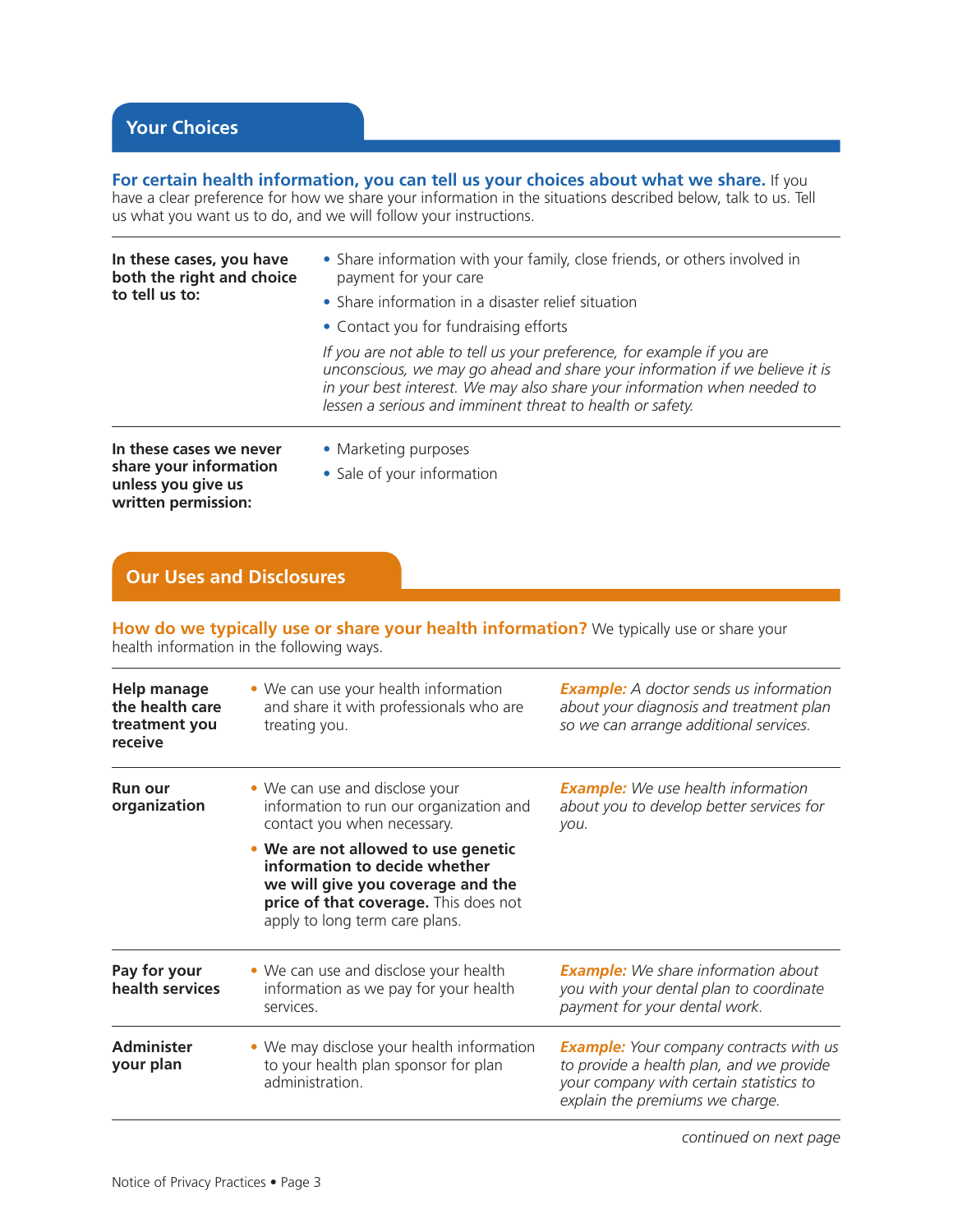**How else can we use or share your health information?** We are allowed or required to share your information in other ways – usually in ways that contribute to the public good, such as public health and research. We have to meet many conditions in the law before we can share your information for these purposes. For more information see: **[www.hhs.gov/ocr/privacy/hipaa/understanding/consumers/index.html.](www.hhs.gov/ocr/privacy/hipaa/understanding/consumers/index.html)**

| Do research<br>• We can use or share your information for health research.<br>Comply with the law<br>. We will share information about you if state or federal laws require it,<br>including with the Department of Health and Human Services if it wants<br>to see that we're complying with federal privacy law.<br><b>Respond to organ and tissue</b><br>• We can share health information about you with organ procurement<br>donation requests and work<br>organizations.<br>with a medical examiner or<br>• We can share health information with a coroner, medical examiner, or<br>funeral director<br>funeral director when an individual dies.<br><b>Address workers'</b><br>. We can use or share health information about you:<br>compensation, law<br>• For workers' compensation claims<br>enforcement, and other<br>• For law enforcement purposes or with a law enforcement official<br>government requests<br>• With health oversight agencies for activities authorized by law<br>• For special government functions such as military, national security,<br>and presidential protective services<br>• We can share health information about you in response to a court or<br><b>Respond to lawsuits and</b><br>legal actions<br>administrative order, or in response to a subpoena.<br>Conduct outreach, enrollment, • We can share your information with other government benefits programs<br>care coordination and<br>like Covered California for reasons such as outreach, enrollment, care<br>coordination, and case management.<br>case management<br>• We can share your information if you or your provider appeal a DHCS<br><b>Appeal a DHCS decision</b><br>decision about your health care.<br>Apply for full scope<br>• If you are applying for full scope Medi-Cal benefits, we must check your<br><b>Medi-Cal</b><br>immigration status with the U.S. Citizenship and Immigration Services<br>(USCIS).<br>Join a managed care plan<br>• If you are joining a new managed care plan, we can share your<br>information with that plan for reasons such as care coordination and to<br>make sure that you can get services on time. | Help with public health<br>and safety issues | • We can share health information about you for certain situations such as:<br>• Preventing disease<br>• Helping with product recalls<br>• Reporting adverse reactions to medications<br>• Reporting suspected abuse, neglect, or domestic violence<br>• Preventing or reducing a serious threat to anyone's health or safety |
|------------------------------------------------------------------------------------------------------------------------------------------------------------------------------------------------------------------------------------------------------------------------------------------------------------------------------------------------------------------------------------------------------------------------------------------------------------------------------------------------------------------------------------------------------------------------------------------------------------------------------------------------------------------------------------------------------------------------------------------------------------------------------------------------------------------------------------------------------------------------------------------------------------------------------------------------------------------------------------------------------------------------------------------------------------------------------------------------------------------------------------------------------------------------------------------------------------------------------------------------------------------------------------------------------------------------------------------------------------------------------------------------------------------------------------------------------------------------------------------------------------------------------------------------------------------------------------------------------------------------------------------------------------------------------------------------------------------------------------------------------------------------------------------------------------------------------------------------------------------------------------------------------------------------------------------------------------------------------------------------------------------------------------------------------------------------------------------------------------------------------------------------------------------|----------------------------------------------|-------------------------------------------------------------------------------------------------------------------------------------------------------------------------------------------------------------------------------------------------------------------------------------------------------------------------------|
|                                                                                                                                                                                                                                                                                                                                                                                                                                                                                                                                                                                                                                                                                                                                                                                                                                                                                                                                                                                                                                                                                                                                                                                                                                                                                                                                                                                                                                                                                                                                                                                                                                                                                                                                                                                                                                                                                                                                                                                                                                                                                                                                                                  |                                              |                                                                                                                                                                                                                                                                                                                               |
|                                                                                                                                                                                                                                                                                                                                                                                                                                                                                                                                                                                                                                                                                                                                                                                                                                                                                                                                                                                                                                                                                                                                                                                                                                                                                                                                                                                                                                                                                                                                                                                                                                                                                                                                                                                                                                                                                                                                                                                                                                                                                                                                                                  |                                              |                                                                                                                                                                                                                                                                                                                               |
|                                                                                                                                                                                                                                                                                                                                                                                                                                                                                                                                                                                                                                                                                                                                                                                                                                                                                                                                                                                                                                                                                                                                                                                                                                                                                                                                                                                                                                                                                                                                                                                                                                                                                                                                                                                                                                                                                                                                                                                                                                                                                                                                                                  |                                              |                                                                                                                                                                                                                                                                                                                               |
|                                                                                                                                                                                                                                                                                                                                                                                                                                                                                                                                                                                                                                                                                                                                                                                                                                                                                                                                                                                                                                                                                                                                                                                                                                                                                                                                                                                                                                                                                                                                                                                                                                                                                                                                                                                                                                                                                                                                                                                                                                                                                                                                                                  |                                              |                                                                                                                                                                                                                                                                                                                               |
|                                                                                                                                                                                                                                                                                                                                                                                                                                                                                                                                                                                                                                                                                                                                                                                                                                                                                                                                                                                                                                                                                                                                                                                                                                                                                                                                                                                                                                                                                                                                                                                                                                                                                                                                                                                                                                                                                                                                                                                                                                                                                                                                                                  |                                              |                                                                                                                                                                                                                                                                                                                               |
|                                                                                                                                                                                                                                                                                                                                                                                                                                                                                                                                                                                                                                                                                                                                                                                                                                                                                                                                                                                                                                                                                                                                                                                                                                                                                                                                                                                                                                                                                                                                                                                                                                                                                                                                                                                                                                                                                                                                                                                                                                                                                                                                                                  |                                              |                                                                                                                                                                                                                                                                                                                               |
|                                                                                                                                                                                                                                                                                                                                                                                                                                                                                                                                                                                                                                                                                                                                                                                                                                                                                                                                                                                                                                                                                                                                                                                                                                                                                                                                                                                                                                                                                                                                                                                                                                                                                                                                                                                                                                                                                                                                                                                                                                                                                                                                                                  |                                              |                                                                                                                                                                                                                                                                                                                               |
|                                                                                                                                                                                                                                                                                                                                                                                                                                                                                                                                                                                                                                                                                                                                                                                                                                                                                                                                                                                                                                                                                                                                                                                                                                                                                                                                                                                                                                                                                                                                                                                                                                                                                                                                                                                                                                                                                                                                                                                                                                                                                                                                                                  |                                              |                                                                                                                                                                                                                                                                                                                               |
|                                                                                                                                                                                                                                                                                                                                                                                                                                                                                                                                                                                                                                                                                                                                                                                                                                                                                                                                                                                                                                                                                                                                                                                                                                                                                                                                                                                                                                                                                                                                                                                                                                                                                                                                                                                                                                                                                                                                                                                                                                                                                                                                                                  |                                              |                                                                                                                                                                                                                                                                                                                               |